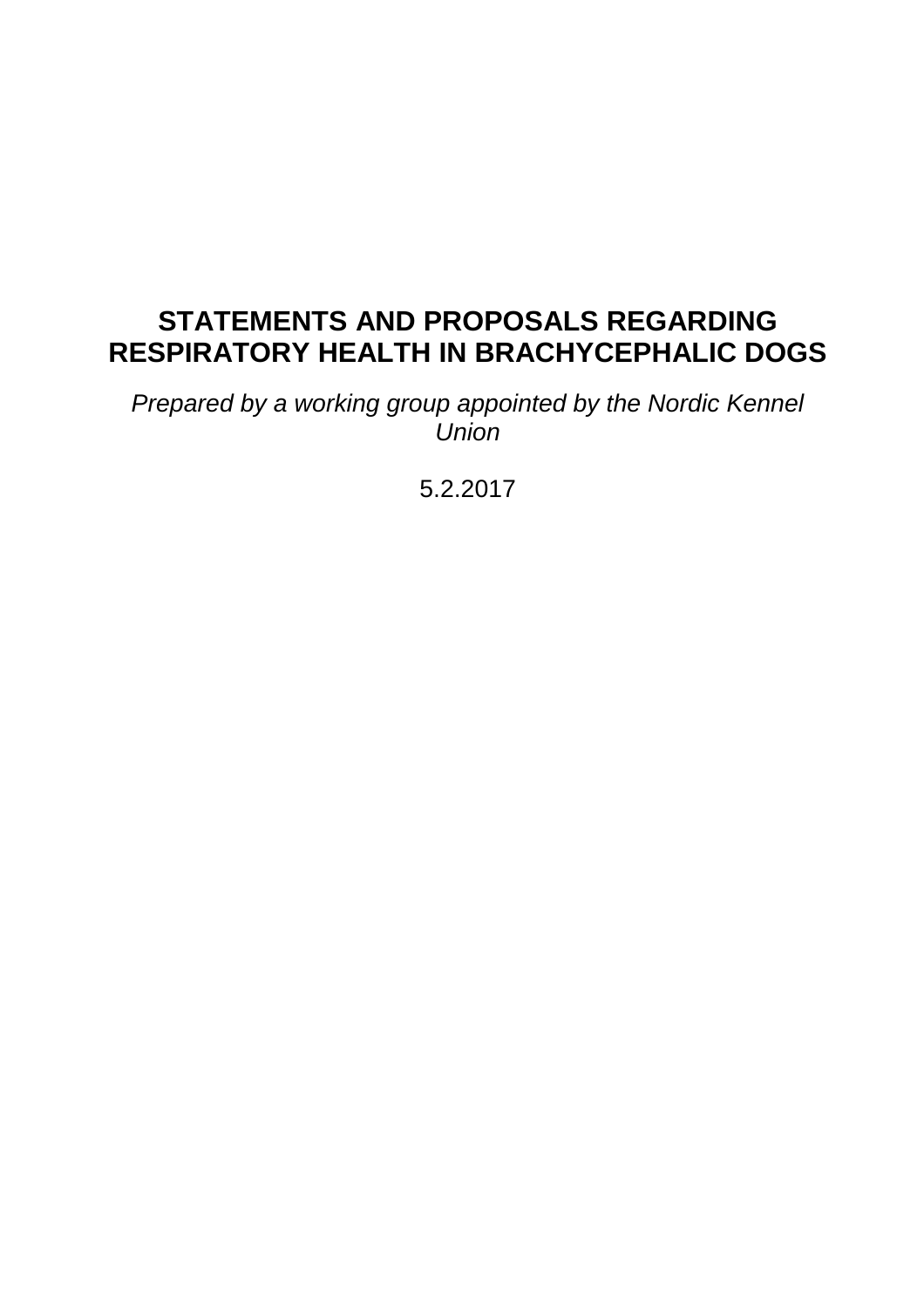## **SUMMARY**

### **STATEMENTS**

**The prevalence of health problems related to BOAS is a serious welfare problem.**

**BOAS is a complex problem which calls for collaboration between several stakeholders.**

**The manifestation of BOAS varies and calls for various strategies.**

**Dogs clinically affected by BOAS or operated for BOAS should never be bred from.**

**To decrease the prevalence of BOAS, selection for less exaggerated anatomical features is needed.**

## **PROPOSED ACTIONS**

**Increase education of show judges, breeders and puppy buyers.**

**Develop and implement methods to examine breeding animals regarding respiratory function and temperature regulation.**

**Promote central registration of dogs diagnosed and operated for BOAS.**

**Work internationally towards breed standards with non-exaggerated text that consider the importance of health.**

**Actions suggested for authorities: investigate possibilities to set up breeding programs aiming for better health also to unregistered dogs.**

**Make an inventory of dogs 3-6 years of age, free from clinical signs of BOAS and with anatomical features compatible with a decreased risk for BOAS.** 

**Construct a Nordic BOAS health survey**.

**Produce a guideline to how clubs are to organize and execute lectures/seminars.**

**Evaluate the progress.**

#### **PRIORITIES**

**The situation in the pilot breeds (the English Bulldog, the French Bulldog and the Pug) call for immediate actions.**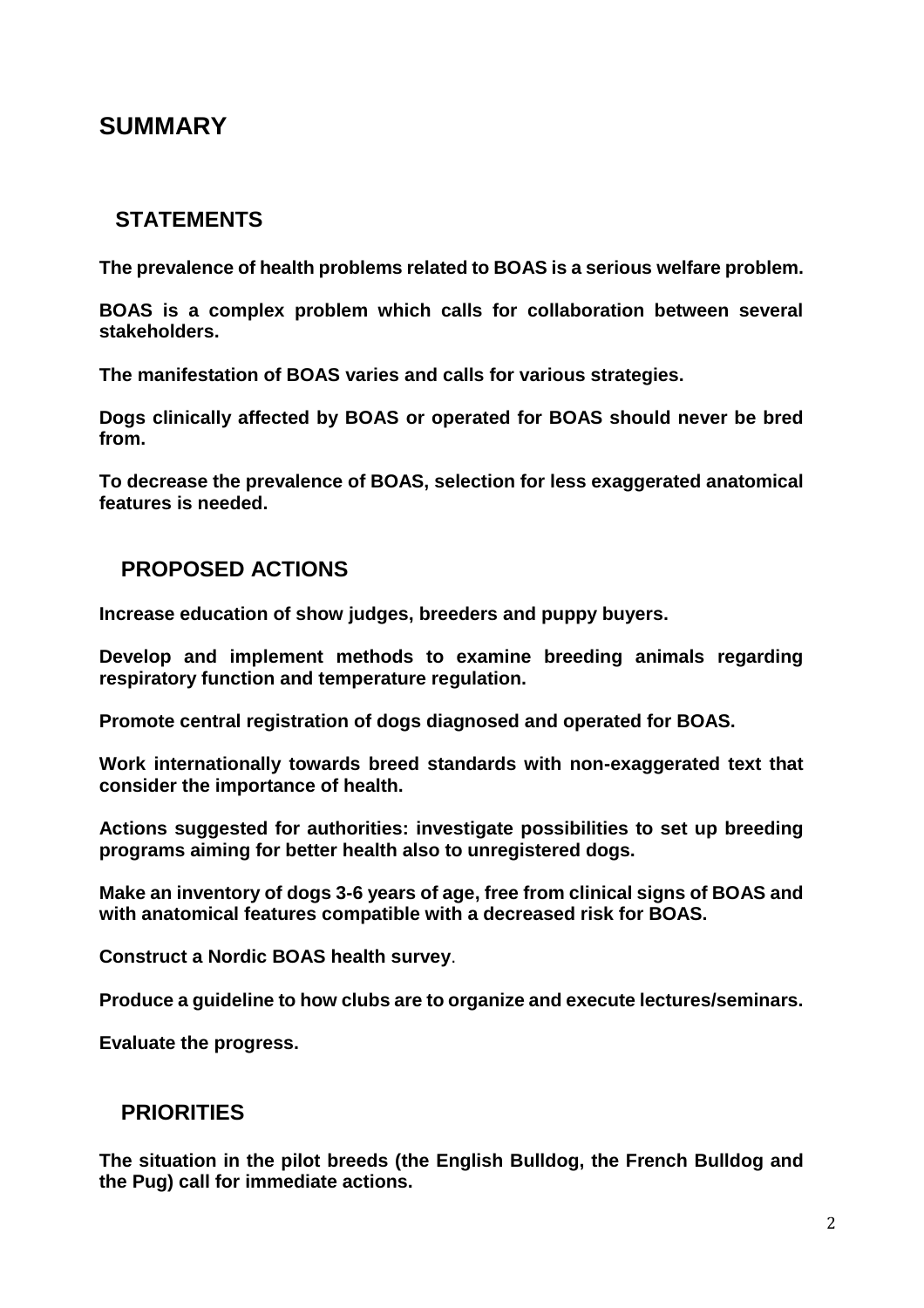# **INTRODUCTION AND AIMS**

The Nordic Kennel Clubs (Sweden, Norway, Finland and Denmark) in co-operation, i.e. members of the Nordic Kennel Union (NKU) have appointed a working group (WG; Enclosure 12) to propose statements and actions to be taken to improve health related to brachycephalic obstructive airway syndrome (BOAS, Enclosure 1a) in brachycephalic dogs.

Each NKU member has already taken national actions regarding BOAS. Information on these actions and the initial documents regarding the work of the WG are included in the Enclosure 1b.

#### **The aim of the WG is to review the current situation, suggest steps to rectify the effects of BOAS and propose ways forward.**

- 1. Define the breeds that are in the need of an immediate action.
- 2. Define the necessary procedures.
- 3. Collect existing data from member countries.

*The main focus is BOAS, including hyperthermia.*

## **PILOT BREEDS**

**The WG will start its work with the following three pilot breeds: the English Bulldog, the French Bulldog and the Pug**.

These are the three breeds with the most extensive scientific data on BOAS as well as other problems following brachycephalic construction. Selecting these three breeds does not exclude, nor neglect similar problems in other breeds. Other breed societies are suggested to gather relevant information regards their brachycephalic breeds.

The populations of the pilot breeds in the Nordic countries are comparably small in numbers, but they are well defined and represented by well-organized national breed clubs (one per country). This makes them well suited for monitoring and for evaluation of various interventions.

# **DOG BREEDING IN THE NORDIC COUNTRIES**

#### **General feature of the Nordic dog populations is that registered pedigree dogs constitute a very large share of the total dog population.**

Total number of dog registrations in 2015 were 46 856 (Finland), 50 234 (Sweden), 25 537 (Norway), and 20 431 (Denmark).

The popularity of the pilot breeds has been increasing for the last ten years in all the Nordic countries (Enclosures 3a and 3b)**.**

It is a common experience from the countries with mandatory chip marking of all dogs, that when a breed becomes a "fashion breed", registration numbers increase far more rapidly outside the organized kennel club systems than within. Thus, the kennel clubs' share of the population decreases (Enclosure 3a). A fair share of the brachycephalic dogs outside the kennel clubs come from countries in Eastern Europe where some of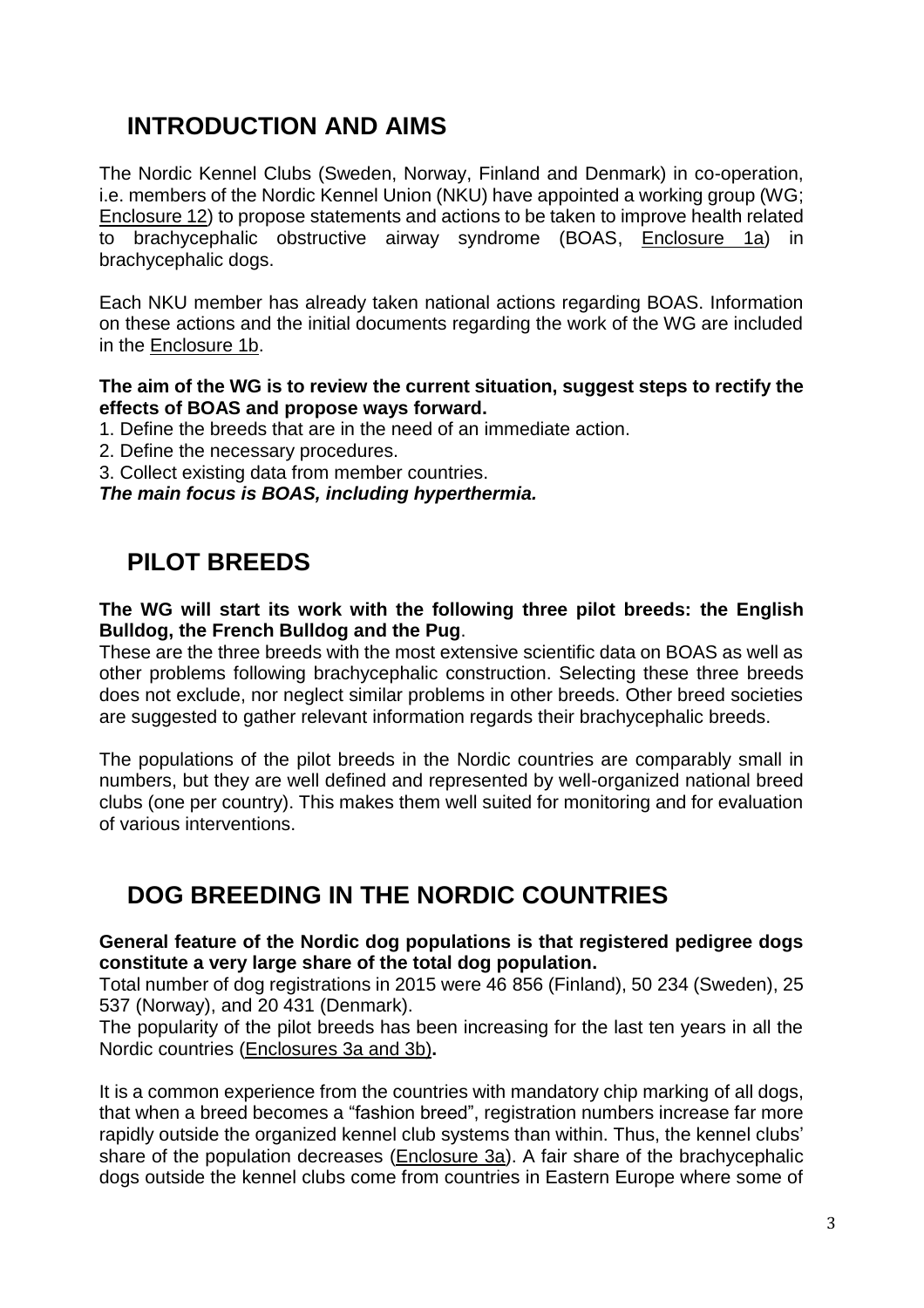them are produced by reckless breeders and puppy mills. This constitutes a serious challenge in improving the general health of the dogs.

Together with other stakeholders, both FCI and the national kennel clubs worldwide will - by setting "standards" - indirectly also have an influence of the public perception of any dog claimed to be of a certain breed. This makes the education of the public very important.

Dog breeding in the Nordic countries has high focus on health issues and breeder education. Traditionally, Nordic animal breeding in general is based on the health and wellbeing of the stock. Thus, Nordic dog breeders commonly use health tests for their breeding stock, even when it is not mandatory.

# **STATEMENTS OF THE WG**

The following statements and proposed actions are not static: they are intended to be complimented, revised and refined along with extended knowledge and activities. They are prepared with a Nordic perspective but may serve as incitements for an extension to be endorsed globally and by various stakeholders.

### **The prevalence of health problems related to BOAS is a serious welfare problem.**

*By the impact on health of individual dogs and the increasing number of dogs in affected breeds, BOAS is a serious welfare problem globally.*

Population based epidemiological data (breed surveys as well as insurance claim data) have shown that a significant proportion of individuals in some of the brachycephalic breeds are affected by BOAS. Owner perceived breathing problems and cases of surgical interventions show this.

## **BOAS is a complex problem which calls for collaboration between several stakeholders.**

*The shortened forehead results from a discrete mutation - however, the different issues around it are complex. As such, the problems associated with BOAS need several different approaches by several stakeholders*.

All involved - breeders, judges, veterinarians and welfare authorities - must collaborate to successfully achieve an effect on the prevalence and severity of BOAS related problems.

## **The manifestation of BOAS varies and calls for various strategies.**

*There are no single and simple solutions to the problems associated with BOAS. The manifestation of BOAS varies and calls for breed specific strategies.*

Current scientific evidence shows that the shorter the muzzle, the narrower the nostrils and the thicker the neck – the greater the BOAS problem (Packer et al., 2015). There is very compelling evidence that dogs with a craniofacial ratio (CFR = length of muzzle : length of skull) of less than 0.5 are at risk of developing BOAS, and that a CFR of less than 0.2 implies an extremely high risk.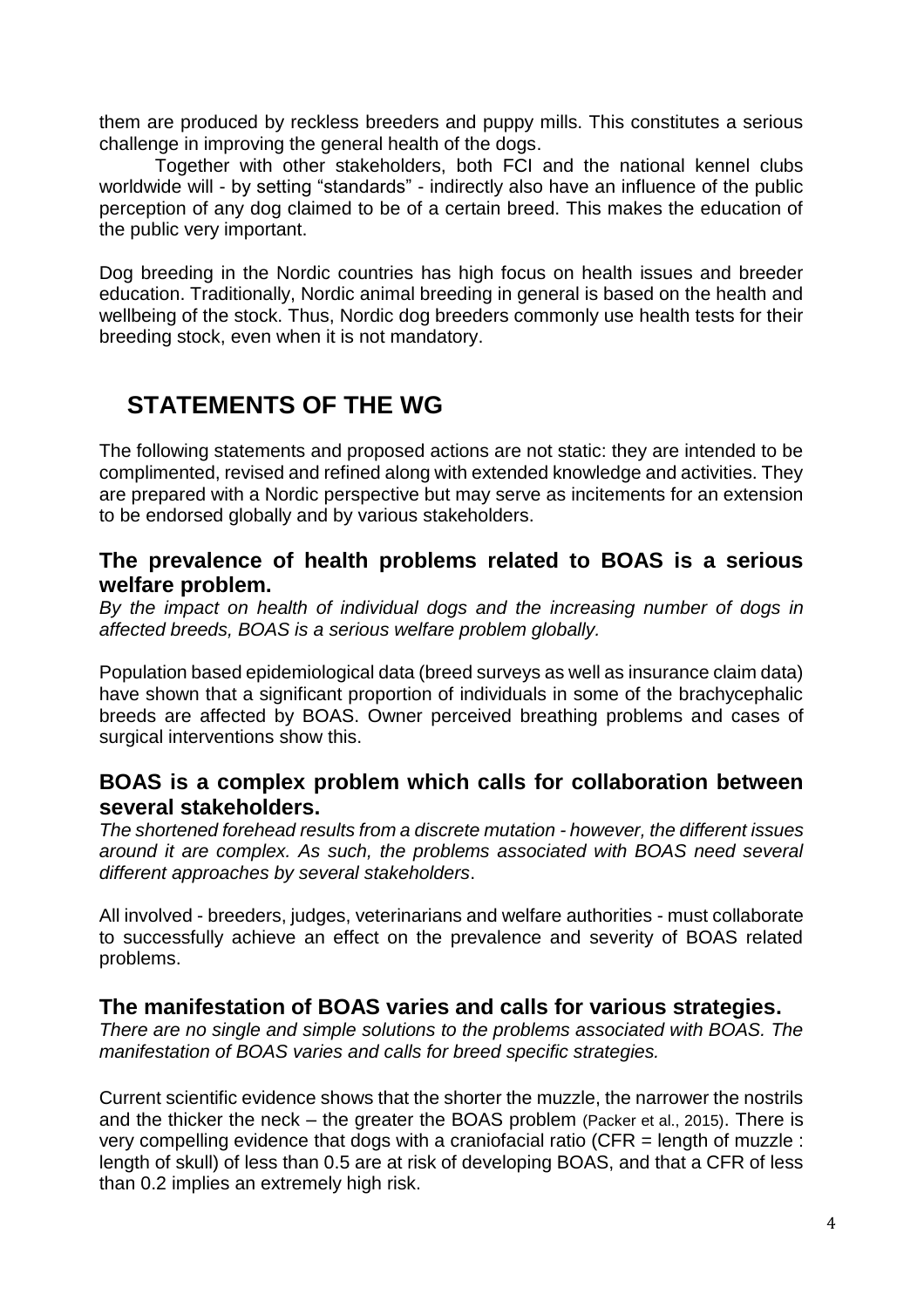There are, however, breed differences, both with regards to BOAS and with regards to other health problems in the breeds. Although the BOAS problems are strictly connected to the CFR (Packer et al., 2015), each breed needs to have an individual breeding strategy. We may have basic instructions for fitness tests etc., but specific features of the test might be breed-specific.

## **Dogs clinically affected by BOAS, as well as dogs operated for BOAS should never be bred from.**

*It is never compatible with Nordic animal welfare laws nor with breeding rules by the Nordic Kennel Clubs to breed from animals clinically affected by or operated for BOAS.*

## **To decrease the prevalence of BOAS also selection for less exaggerated anatomical features is needed.**

*A breeding stock with less exaggerated anatomical features should be promoted.* 

Anatomical features include width of nostrils; length, width and depth of muzzle; space of throat and firmness of palate; length of neck; volume of chest; and length of sternum and ribs.

# **PROPOSED ACTIONS**

#### **Education of show judges: arranging judges' conferences.**

The NKU kennel clubs educate this profession on a high level. However good the breed standard or training is, there is always room for improvement. In the case of exaggerated breed features which cause BOAS, the time for improvement is now. The WG proposes that NKU Kennel Clubs will provide means for additional judges' education with focus on the BOAS problem (Enclosures 9a and 9b). This education would be carried out in a form of conferences, open to NKU judges passed for the breeds in question, as well as ditto learners and students.

Educational material to be produced: *Educational illustrated breed compendiums,*  videos and power points to be the foundation of the theoretical lectures (Enclosure 4d). Education should include also evaluation of BOAS-free and BOAS-affected dogs, in co-operation and supervision of breed clubs, veterinarians, and 1-2 breed judges with long experience of breeding any of the pilot breeds.

## **Education of breeders**

The WG proposes that NKU kennel clubs, in co-operation with breed clubs, will provide breeder education with focus on the BOAS problem. This education would be carried out in a form of lectures/seminars.

The educational material proposed for judges' conferences are equally suited for lectures for breeders as also the videos and power points. Education of breeders would be focused on how to assess dogs' suitability for breeding regarding the parameters affecting breathability.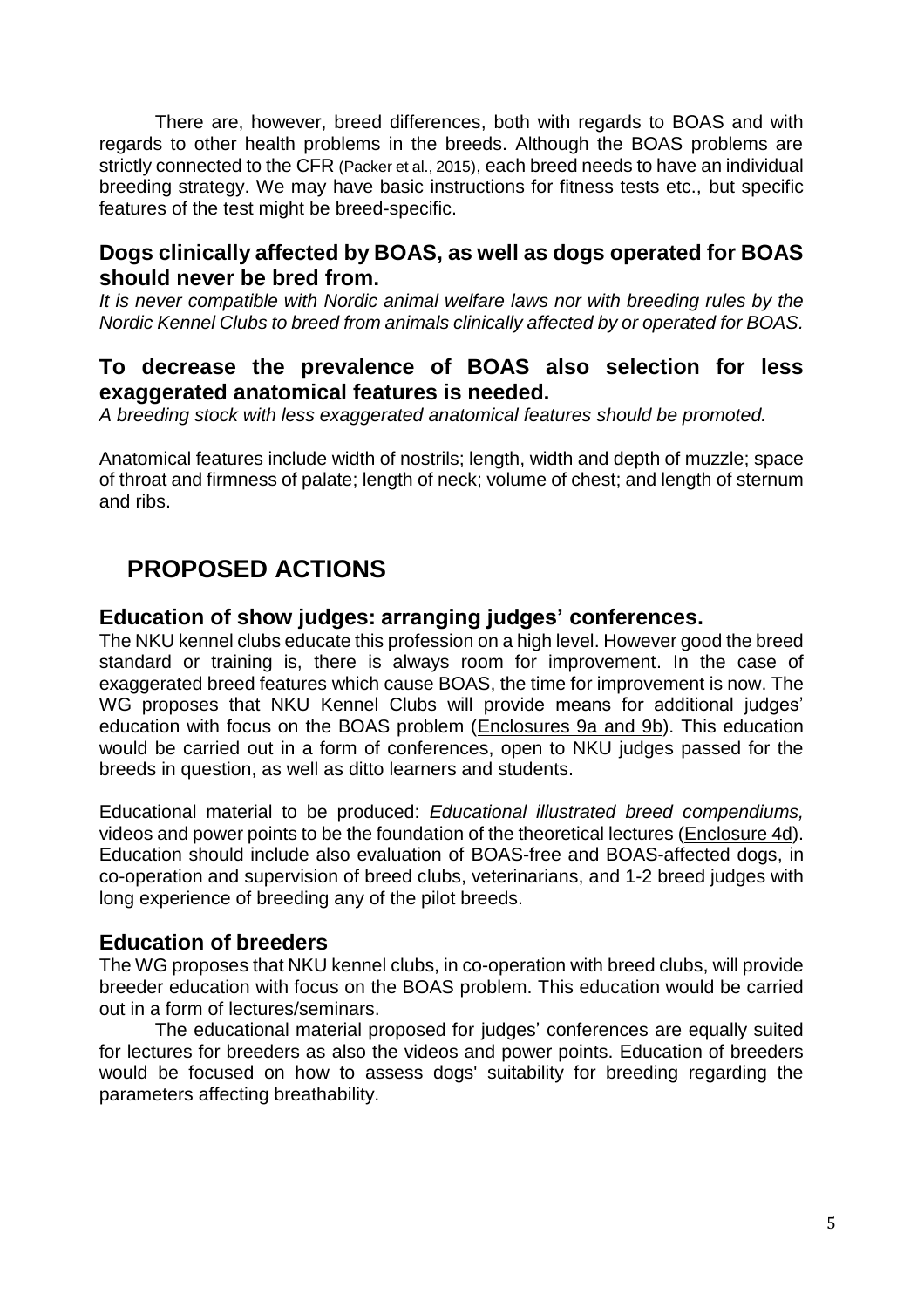## **Education of puppy buyers**

The educational material proposed for judges' conferences could also be used on the websites of breed clubs, to inform puppy buyers on what to look out for in a healthy, typical puppy:

- What does the puppy buyer need to know when purchasing a dog of these breeds. To buy a registered puppy increases chances of getting a healthy puppy but is not a guarantee of health per se.
- How to recognize the BOAS problem.

## **Actions lead by veterinarians**

 **Develop and implement methods to examine breeding animals regarding respiratory function and temperature regulation.**

Based on ongoing international research and studies in each of the Nordic countries, develop a common examination scheme to be used, i.e., to evaluate potential breeding stock regarding BOAS and thermoregulation.

This examination should initially be voluntary and descriptive, but with the potential for each kennel club to make it discriminating and mandatory for breeding. An example from Finland in the **Enclosures 10a and 10b**: a walking test, based on research in English Bulldogs (Lilja-Maula et al. 2017) and Pugs.

 **Promote central registration of dogs diagnosed and operated for BOAS.** Based on current epidemiological data regarding the dogs operated because of BOAS, more specific information is needed. This means numbers and reasons (diagnoses) for operations and deaths, performed by attending veterinarian on the request/consent by the owner. Information should be gathered:

- o at individual level, in case owner requests/approves
- o at statistical level.

The WG proposes that a central Nordic registration system for BOAS diagnoses will be adopted.

## **Work internationally towards breed standards with non-exaggerated text that consider the importance of health.**

The WG proposes that the Standards Commissions within the NKU countries together study the standards of brachycephalic breeds and, in case of suggestions to revise, consult the country of origin of said breed for further actions (Enclosures 11a and 11b). Standards for several brachycephalic breeds have been revised recently, but some of them might still leave room for misinterpretation and thus need re-phrasing, hence the suggestion to an international co-operation on re-viewing standards.

## **Information and suggestions for authorities**

Welfare authorities, media and the public should be informed that the NKU Kennel Clubs make strong efforts to keep the breeders within their regulated system to improve the welfare of the dogs. However, kennel clubs are able to implement rules and regulations only on the kennel club registered dogs. If they lay down harsh restrictions on the organized breeders, the "production" may move to less conscientious breeders to fulfill the demands of the puppy buyers. The authorities should investigate possibilities to set up breeding programs aiming for better health also to unregistered dogs.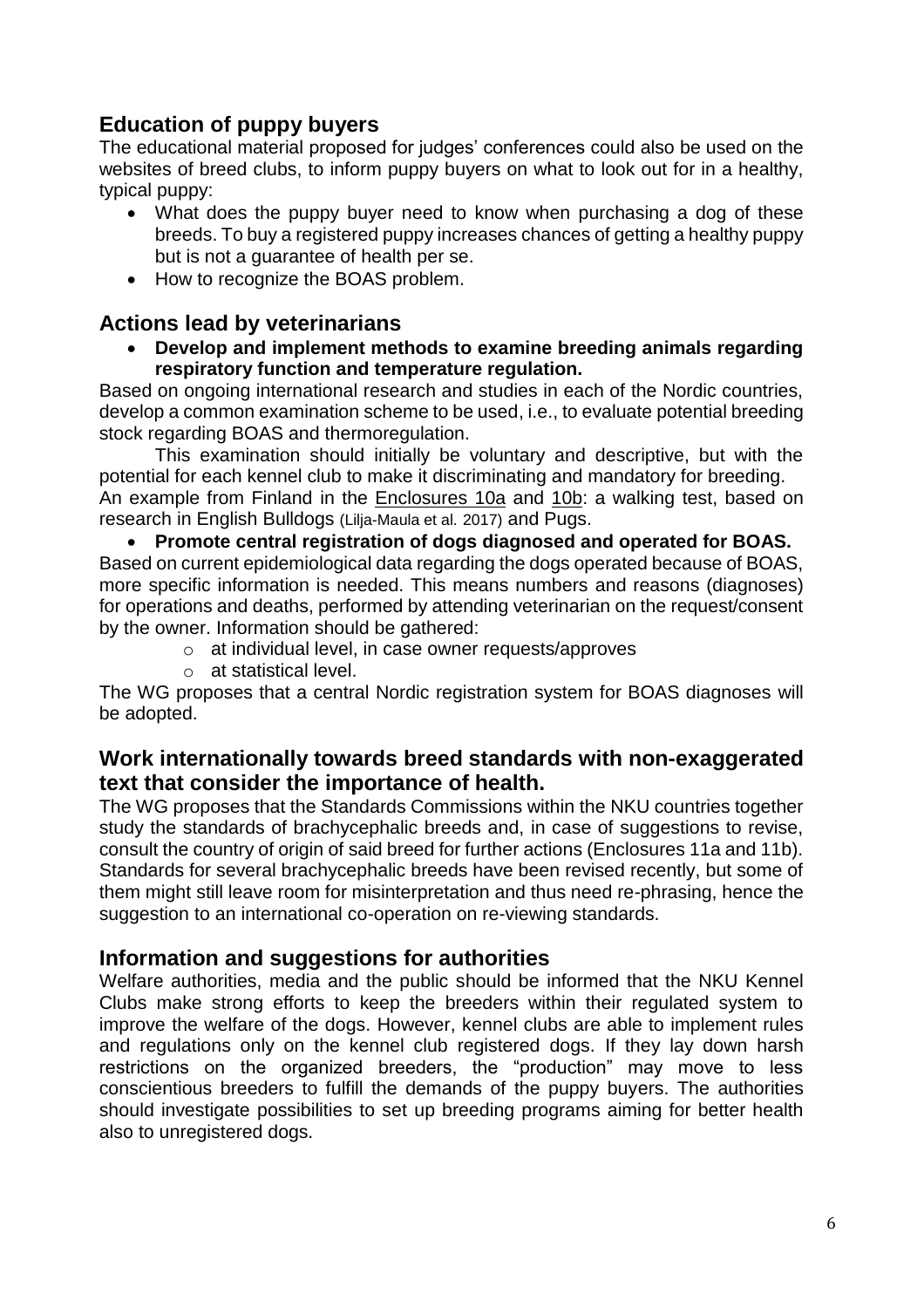## **Further proposals**

- **Make an inventory** on the amount of phenotypic variation in the Scandinavian populations of the pilot breeds. The Nordic Kennel Clubs should encourage their breed clubs for the English Bulldog, the French Bulldog and the Pug:
	- o To make an inventory of dogs 3-6 years of age that are free from clinical signs of BOAS and with anatomical features compatible with a decreased risk for BOAS
	- o To evaluate these dogs also for general health, and, if sound, also from other perspectives and promote them for breeding (Procedure to be described). This inventory and evaluation could be done by arranging inspections/inventories for family dogs out of the entire populations.
	- o Obtaining blood or cheek samples from these individuals to measure genetic variation should also be considered.
	- o To monitor the outcome regarding BOAS in the progeny and compared to the entire population.
- **Construct** a Nordic BOAS health survey, which could be targeted to all brachycephalic breeds and translated to respective NKU languages.
- **Produce a** guideline to how clubs are to organize and execute lectures/seminars.

## **Evaluate the progress**

To be able to monitor the effects of various actions, it is essential to prospectively gather population-based data (breed surveys, insurance data, etc.). This data should allow comparing birth cohorts, to reveal the effects and the possible genetic improvement in the breeds.

It is proposed that a group will be formed to continue and follow up the proposed actions suggested by the WG. The group should be able to gather above mentioned data and evaluate the progress. The progress would be reported in the breed specific breeding programs. The proposed group should include also representatives from the breed clubs and the NKU Brachycephalic Media Group, as well as judges.

# **PRIORITIES**

#### **The situation in the pilot breeds call for immediate actions.**

Pilot breeds are the English Bulldog, the French Bulldog and the Pug.

#### **The following actions should be implemented with priority:**

- Education on several levels regarding BOAS show judges with conferences, ditto for breeders, veterinarians, welfare authorities, the public, etc.
- Examinations of breeding stock in the pilot breeds regarding clinical signs of BOAS.
- Study the standards of brachycephalic breeds and, in case of suggestions to revise, consult the country of origin of said breed for further actions.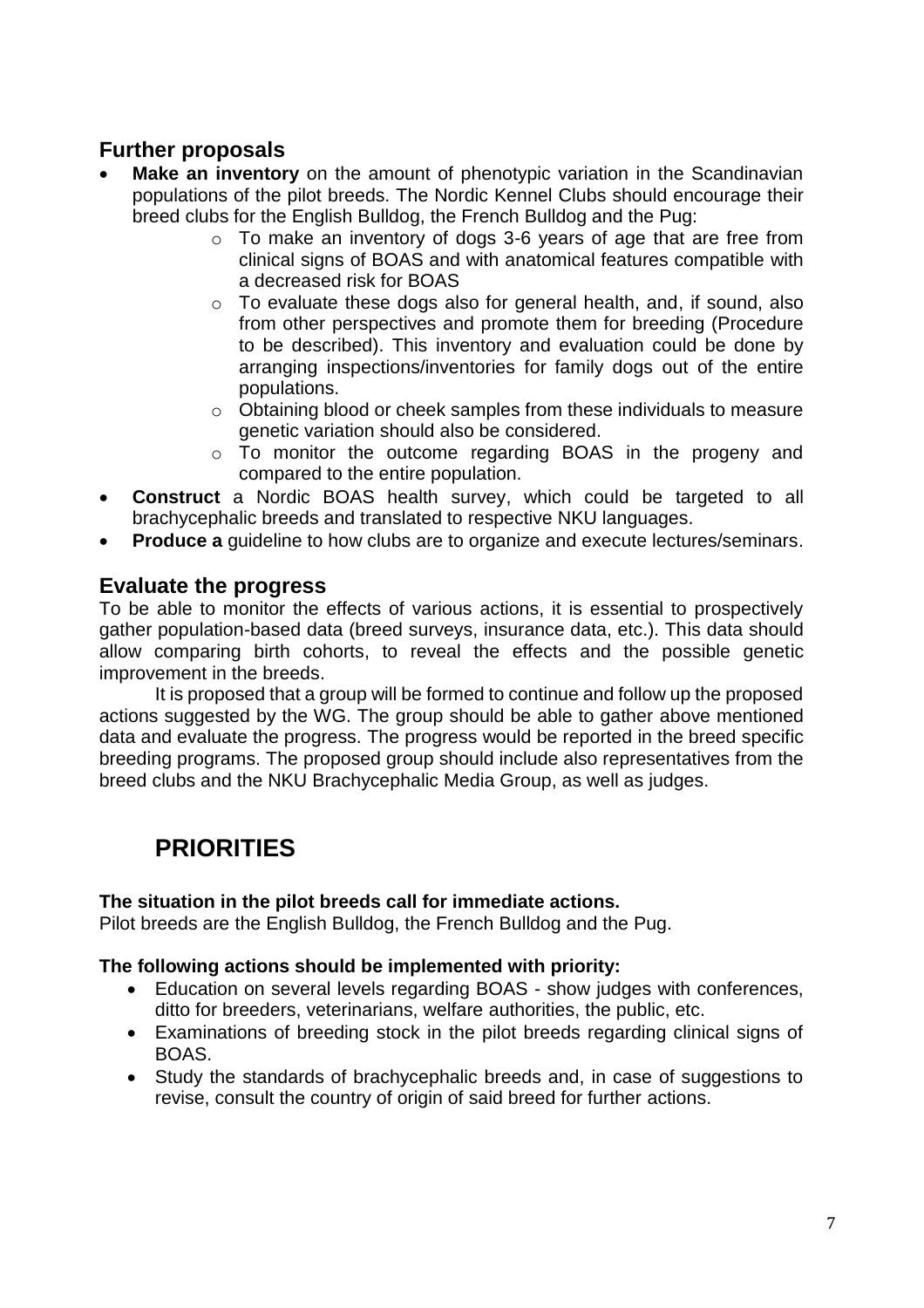# **COMMUNICATION AND TIME PLAN**

Once the NKU/AU has approved this document, a short version of it will be distributed by the Media Group to Dogwellnet.com, the NKU website, and all kennel clubs within the FCI, as well as the kennel clubs in the UK, USA, Australia, New Zealand and Canada.

The complete version of the document will be sent to all breed clubs for brachycephalic breeds within the NKU.

**The document will be distributed and discussed also in the IPFD 3rd International Dog Health Workshop in Paris, April 2017.**

**Please NOTE: Enclosures and References not available at this time. Further information will be available after the Paris workshop.**

## **REFERENCES**

A list of references is included as Enclosure 13.

# **LIST OF ENCLOSURES**

The listing includes all the enclosures mentioned either in this main document or in some of its' enclosures.

Enclosure 1a. Brachycephalic syndrome (BOAS)

Enclosure 1b. Actions taken by the NKU & European countries

Enclosure 2. Animal welfare legislation in the Nordic countries

Enclosures 3a & 3b. Registrations of the pilot breeds

3a. Number of registrations within the NKU for the pilot breeds (text)

3b. Number of registrations worldwide and within the NKU for the pilot breeds (figures)

Enclosures 4a-4e. Health surveys

4a. Swedish health survey for Pugs in 2016

- 4b1. Swedish health survey for English Bulldogs in 2013
- 4b2. Swedish health survey for English Bulldogs during 2005-2006
- 4c. Health survey of the Finnish Kennel Club
- 4d. Summary of breed club work in Norway
- 4e. Danish health survey for bulldogs.

Enclosures 5a-5e. Agria breed profiles for the pilot breeds.

Enclosure 6. Presentation by Brenda Bonnett: Agria breed profiles for the pilot breeds

Enclosure 7. Clinical data

Enclosure 8. Basic education of championship show judges

Enclosures 9a & 9b. Proposed judges' education regarding the BOAS affected pilot breeds

Enclosures 10a & 10b. Finnish Kennel Club walking test

Enclosures 11a & 11b. Breed standards

11a. Information on revising breed standards

11b. FCI model standard

Enclosure 12. Presentation of the working group members.